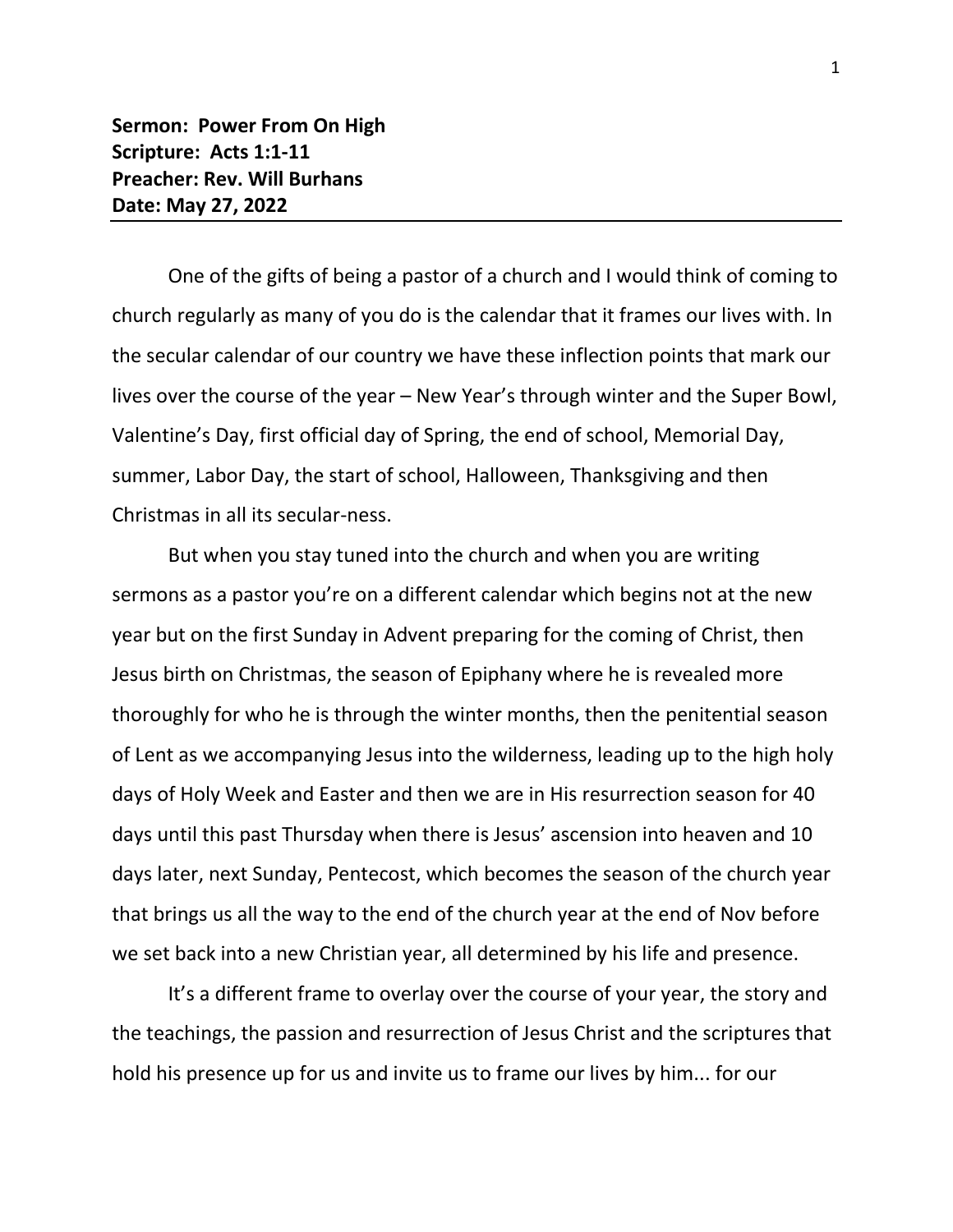deepest human fulfillment is found not in the things we buy or the money we make or the things we have on our calendar to do but by Him who is our way, truth and life. And this time right now in the Christian calendar is a particularly important time because of what the Ascension and Pentecost speak to us.

At Easter and for 40 days thereafter Jesus appeared to his disciples and many other people, at one point the scripture says he appeared to 500 people. He appears in a glorified bodily form and then – boom - the appearances stop. The way the disciples explained it, was what Judy read to us this morning – that there was this moment when Jesus… and this is where language fails us but they say he "ascended into heaven", or you could say was drawn into another dimension or if Jesus was fully God and God is Love then Jesus' bodily material was transfigured into love-force. But it's something like that that concepts cannot capture. SOMETHING happened, Jesus no longer appeared resurrected and we call it the Ascension. But before that moment he said something to the disciples that was very important. He said  $-$  "go back to the city and wait, for I will send the Holy Spirit and you will be **clothed with power from on high**!" And THEN he ascends. They are all standing there looking up into the sky until they hear a voice "uhm, what are doing look up there, do what he said, go into the city, dudes!" Don't just stand there looking up for some airy-spiritual rescue to save you, c'mon off you go right back into the thick of things and wait… for what? "To be clothed with power from on high" of course!

And spoiler alert, that's exactly what happens at Pentecost 10 days later, the disciples are "clothed with power from on high". And even now when we baptize someone we believe there is some conveying of the Holy Spirit's power from on high that happens; that at some level or another John Howland has now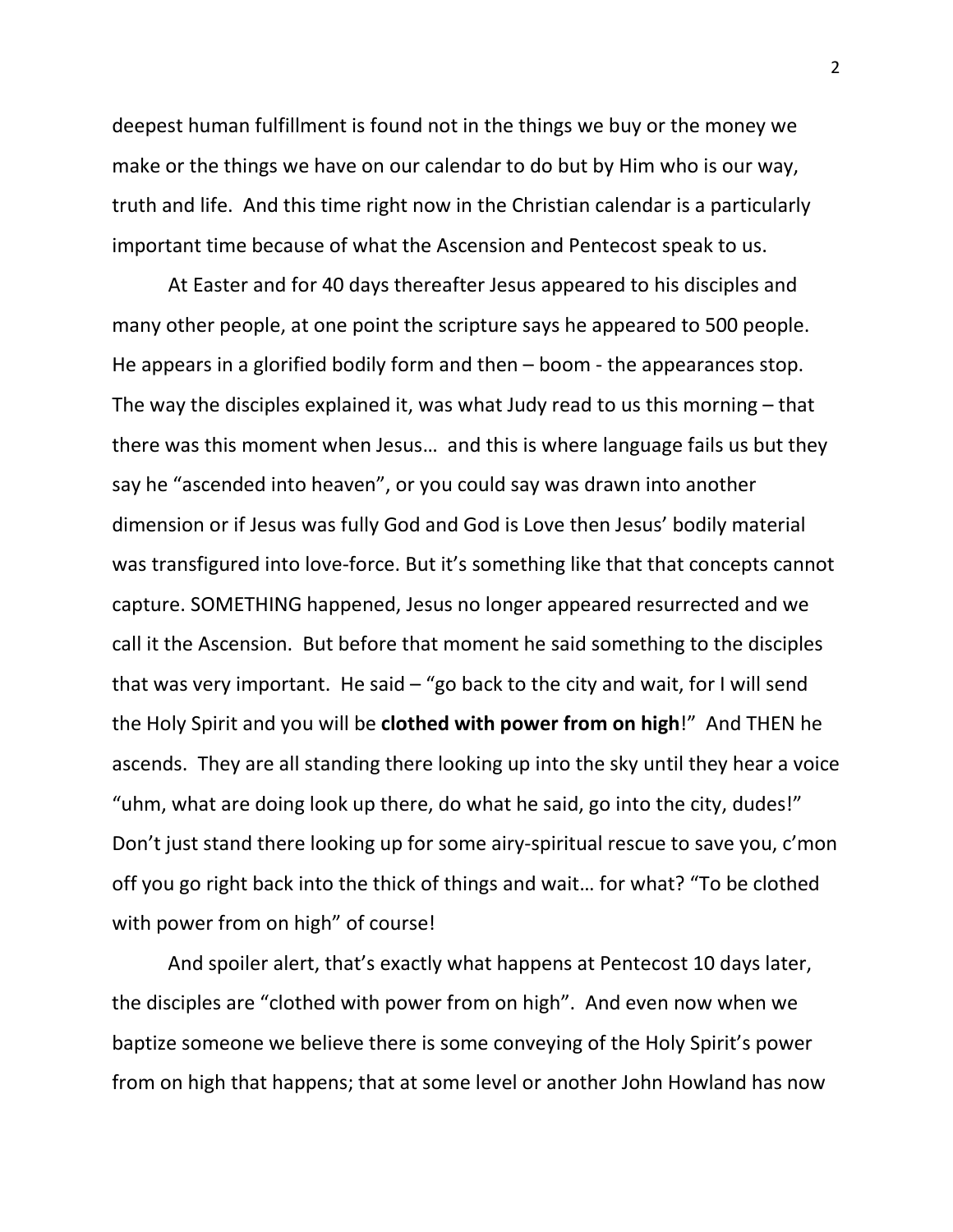received something of that power from on high just as we too have who have been baptized. And what in the world does that mean for John and for all of us baptized folks, to be clothed with power from on high? Well, that is a very good question cause it's not just any power it is specifically the power that comes from Jesus' Holy Spirit.

So the power that comes from on high is not power that gives a kind of strength so that we can be stronger than other people and dominate them. That is not what is given. The power from on high is not a power to rule in the halls of power, to become a great politician and powerbroker in Boston or Washington, that's not the power given. Nor is the power from on high special knowledge so that John can get into Harvard or MIT and be the smartest guy ever (which we all know he is of course!). The power from on high is not power to climb the social ladder and get a great job and make a ton of money. Sorry about that John. It's not power of position so that you are safe and protected from all harm because you are now favored by God... that's not how the power form on high works. All we have to do is see what happened at the end of Jesus' life to know that whatever power they are talking about such strength, knowledge, domination, success, protection, favor and victory is not what it's about. I know, it's disappointing isn't it? Shoot man, I Iike all of those things… a lot, I like them!

So then what is the power from on high that was given at Pentecost and promised at baptism if not that kind of power. Well, quite simply it's not power OVER but power FOR… power. For. the sake. of others.

Jesus' whole life was given for the sake of others and that's "the power from on high", that's what the great Christian revelation was all about: that God's power, even God's Greatest Power Ever is not power over but power for. The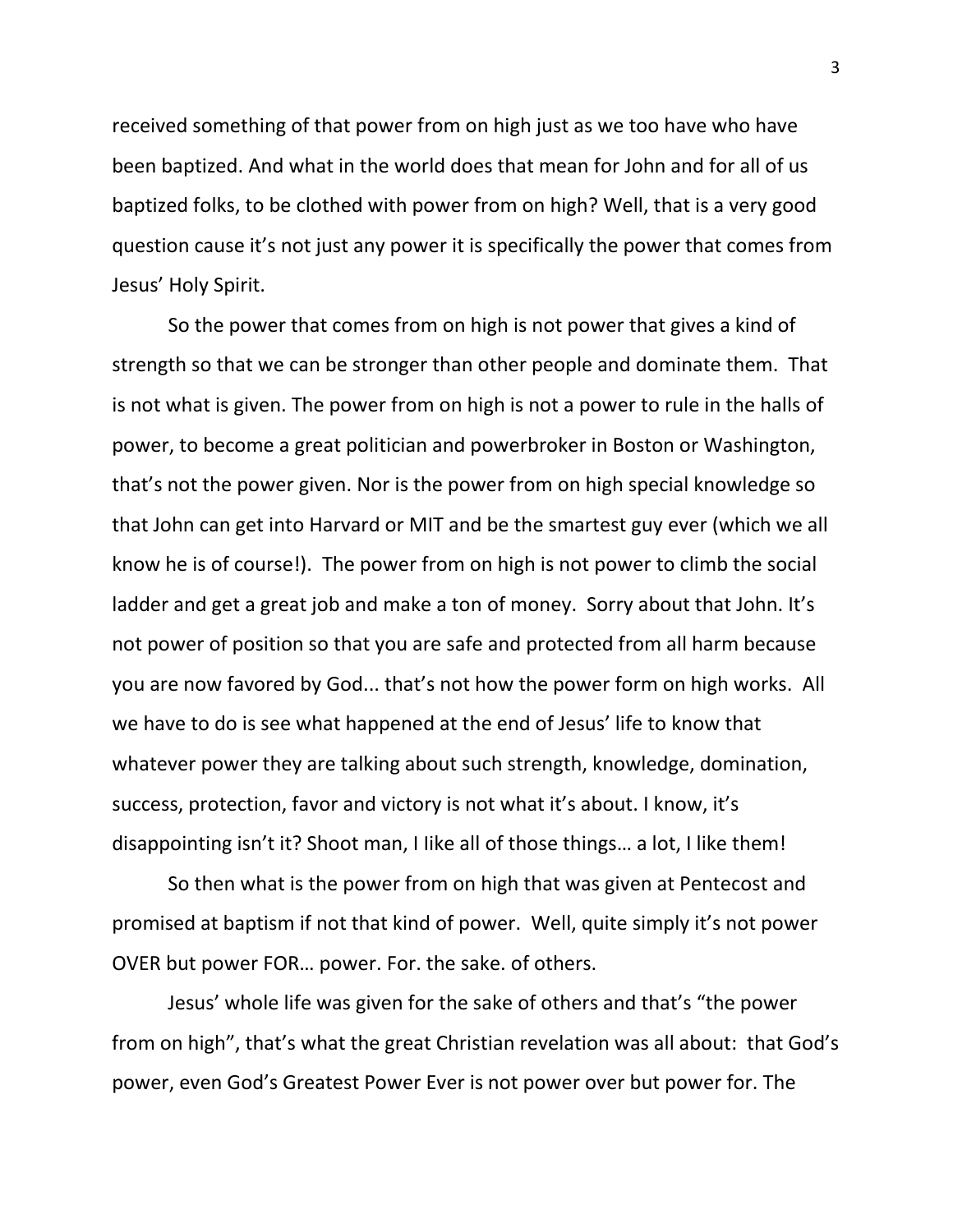original sin is that we humans, made in the image of God, grabbed ahold the power given us and turned it in towards ourselves and against others when the power is meant to be for the sake of others… because, quite frankly, we're talking about the power of love and that's what love does. What is given from on high and what I encourage you to look for, John, in your own life now is something that looks and feels like this – the power to offer a healing word to someone who is hurt, wounded, broken, cause healing power is the power that comes from on high. And it's the kind of power that gives you courage to be truthful in the face of deception, truth blesses people while lies curse and truth is something of the power from on high. And it's the power to turn the other cheek and to respond with goodness when those around you are responding with something less, that's the power from on high, the power for good. You won't be able to control other people with the power from on high – it specifically doesn't work that way - but a deeper capacity to notice your own shadows and failures and to confess and be honest with yourself in your own complicity with what's wrong in the world, you'll have that kind of power. I know, I know, not nearly as much fun as the other kind of power, but much much less damaging to the world and others as well and so much more healing.

This world is filled, way too filled, with examples of the other kind of power, the power that dominates and hurts and damages other people. It was on display in a devastating scene from Uvalde, Texas where our insistence on access to all kinds of weapons of violence makes very sick people able to cause very great harm. And it's on display sickeningly, day in and day out in Ukraine as Putin's Russia continues to devastate a smaller weaker country. And we must remember here on Memorial Day weekend that the service members of our own country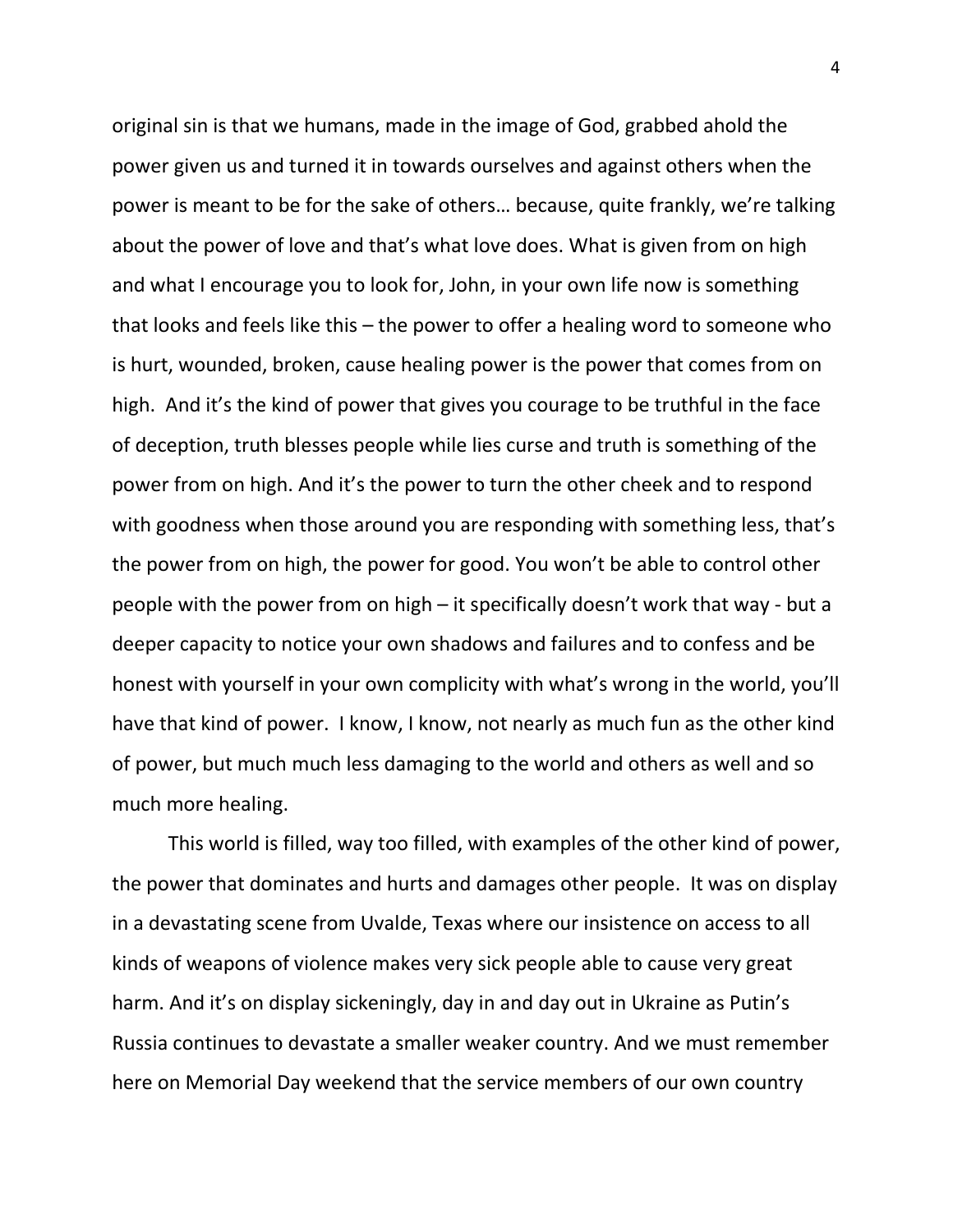similarly met with violent ends because of men with power grasping for more power to put themselves on high which inevitably creates chaos and death all over…

That kind of power from this world's high places rather than from the heavenly heights multiples evil often in the form of trauma that lives in people's lives and continues to have its ripple effects as people who've experienced the violence of those in power, whether that's the president of a country or an athlete sexually assaulting a woman who he paid to give him a massage, or church pastors abusing their position and privilege for their own gain at the expense of others, the nature of such evil is that it causes the ripple effect trauma that leaves people for lifetimes trying to come out from under its effect; the post-traumatic stress of it, grappling with shame and depression or eating disorders or suicidal thoughts or crippling anxiety… all because the power that someone had over someone else was misused and abused and devoid of the truer power from on high. There's such a drastic and terrible contrast between power given from on high from Jesus' spirit and power wielded here below that comes from some other place, call it Hell or the Devil or human arrogance or whatever.

It's what Jesus' temptations were all about – the devil, the Accuser, wanted to give Jesus the power of here below to make bread from stones, to dominate and rule over others, to ensure his own safety, and Jesus refused them all and insisted on awaiting the power from on high and even when that power led to his own excruciating sacrifice he remained true to it, did not bail for the other power that he could have claimed for himself.

And that's what we are asked to do… to distinguish between the power from here below that is corrupted and corruptible and the power from on high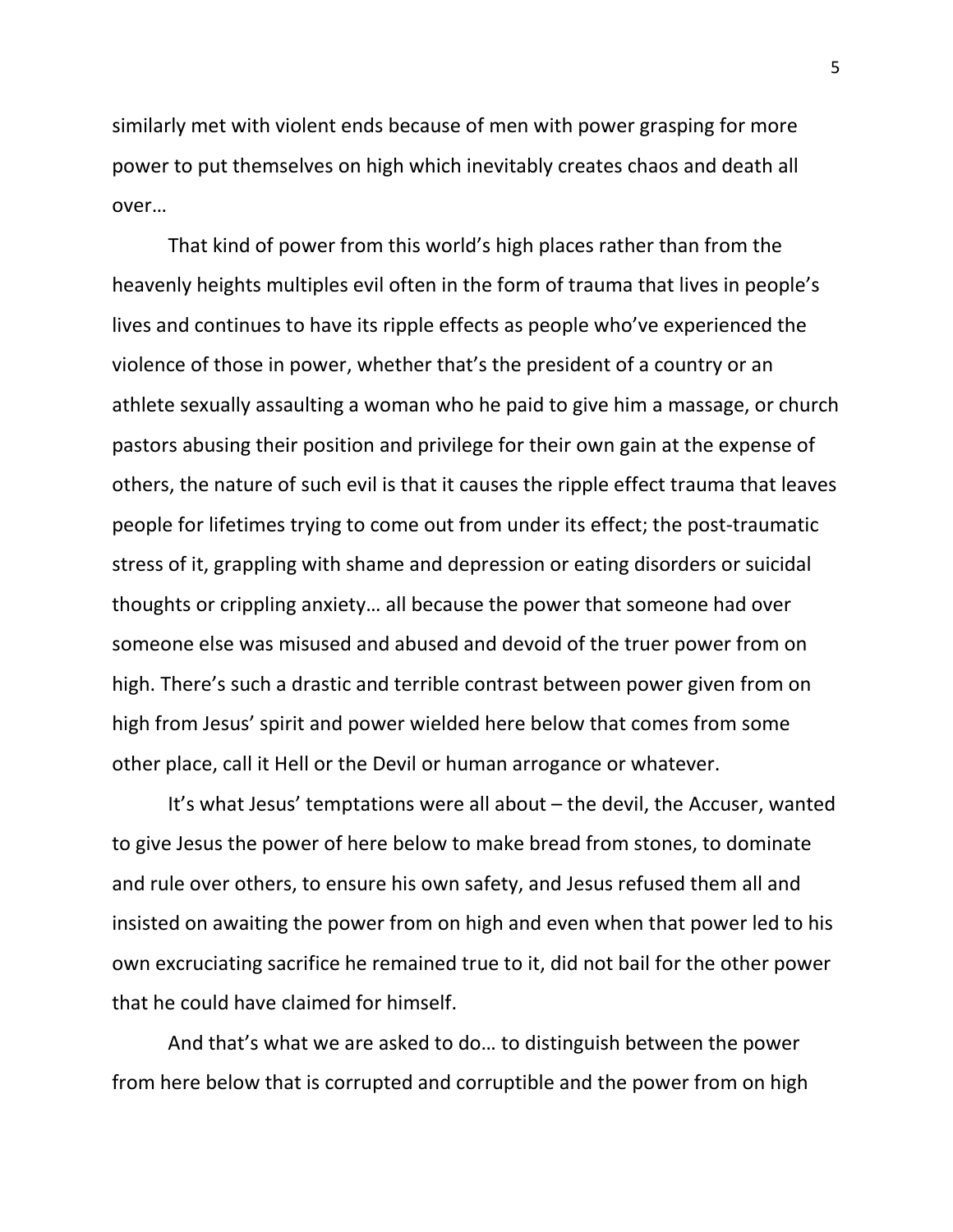that is blessed and blesses. And when we have power in a given situation, whatever degree and gradient of power which we all have at some level or another, we at least should be aware how easily it can be twisted towards protection and advancement of self and domination of others which is contrary to the power from on high that comes from Jesus and holds great potential in us for manifesting good… and a similar ripple effect in the world.

And in the meantime we lament and mourn for the innocents that are caught in the terrible webs of human power and violence and greed, like the children in Uvalde, like the soldiers and civilians in Ukraine or Yemen or Afghanistan and the service members who died in service to this country as we honor them this weekend, all victims of power gone awry and corrupting when the power on high comes always more gently to bless.

I'd like to end with a song about those victims of power from below. It's a sweet song of hope that the power from on high will have the final say in the by and by, in heaven. It's a song by John Gorka which was written for soldiers who had died, but somehow feels very appropriate for the children killed Uvalde this week as well… it's called "Let Them in, Peter"…